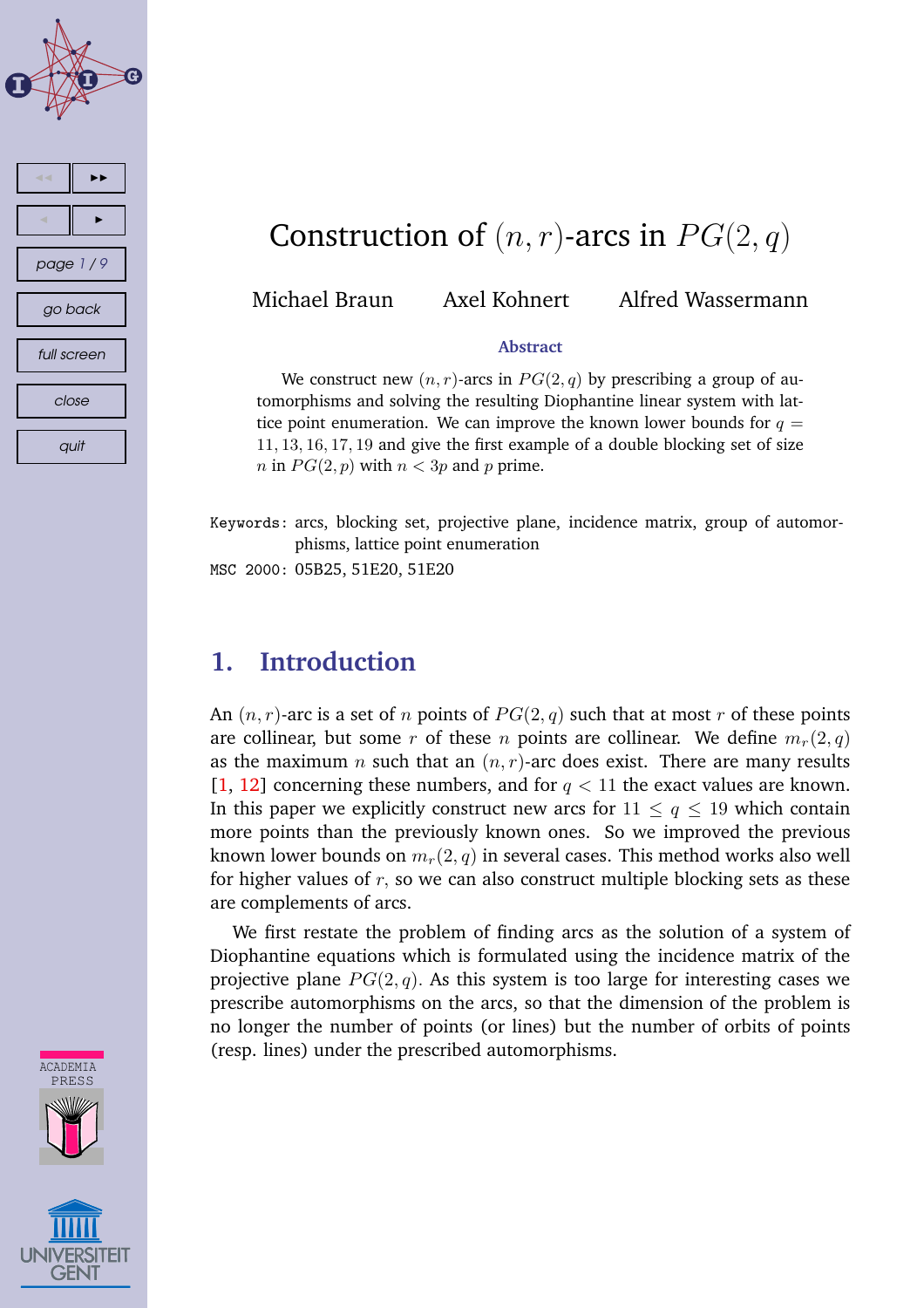



## **2. Solving Linear Equations**

We start with the projective plane  $PG(2, q)$  over a finite field  $GF(q)$  and with the set P of  $q^2+q+1$  points which are the 1-dimensional subspaces of  $GF(q)^3$ and the set  $L$  of  $q^2+q+1$  lines which are the 2-dimensional subspaces of  $GF(q)^3.$ 

Now, we study the incidence matrix M of  $PG(2, q)$ : the columns are labeled by the points and the rows are labeled by the lines. The entry of  $M$  indexed by the two subspaces  $l \in L$  and  $p \in P$  is defined as

$$
M_{l,p} := \begin{cases} 1 & \text{if } p \text{ is a subspace of } l, \\ 0 & \text{otherwise.} \end{cases}
$$

Using this incidence matrix we can restate the problem of finding an  $(n, r)$ arc as follows:

**Theorem 2.1.** *There is* an  $(n, r)$ *-arc in*  $PG(2, q)$ 

$$
\iff
$$

*There is a* 0/1-solution  $x = (x_1, \ldots, x_{|P|})$  *of the following system of (in)equalities* 

| (1) | $\sum x_i$ | $\, n \,$ |
|-----|------------|-----------|
| (2) | Mx         |           |

*and at least one of the lines of the system* (2) *is an equality.*

This comes from the fact that the entries equal to one in a solution vector  $x$ define a selection of points which goes into the arc.

To solve this system for interesting cases we use lattice point enumeration based on the LLL−algorithm [\[15\]](#page-8-0). But to get new results we have to solve systems of sizes which are too large for the solving algorithm. (e.g.  $q^2+q+1=$ 273 for  $q = 16$ ). To reduce the size of the system we prescribe automorphisms  $\phi \in GL(3, q)$ , so we are looking for arcs S with the additional property that

$$
p\in S\Rightarrow \phi(p)\in S.
$$

This means for the matrix  $M$  of the system that we add up columns which correspond to points lying in the same orbit. As the defining incidence property of the matrix  $M$  is invariant under the prescribed automorphism, i.e.

$$
p \leq l \Rightarrow \phi(p) \leq \phi(l)
$$

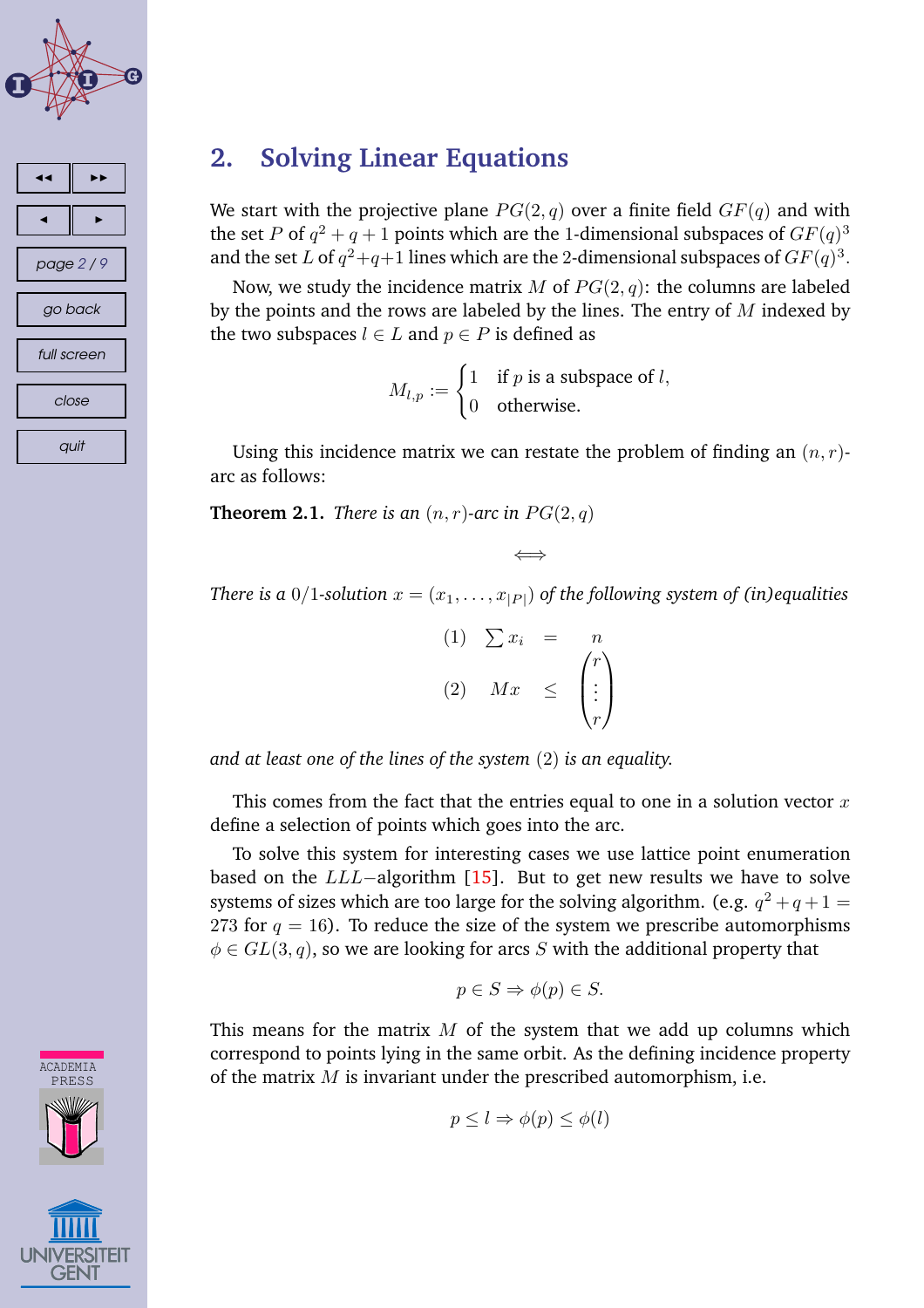



we get after the fusion of the points in the orbits identical rows in the matrix for the lines in the orbits if we apply the automorphism to the lines. So we can also reduce the number of rows of the matrix  $M$ . As the number of orbits is identical on lines and points, the reduced matrix is again a square matrix. We call this new matrix  $\hat{M}^G$  where G is the group generated by the prescribed automorphisms. The rows are indexed by the orbits  $\Omega_1, \ldots, \Omega_m$  of the lines, and the columns are labeled by the orbits  $\omega_1, \ldots, \omega_m$  of the points. An entry of  $M^G$ is given by

$$
M_{\Omega_i,\omega_j}^G:=\big|\{p\in w_j:p\text{ is a subspace of }l\}\big|
$$

where  $l$  is a representative of  $\Omega_i$ . Now we can restate the above theorem.

**Theorem 2.2.** *There is an*  $(n, r)$ -arc *in*  $PG(2, q)$  *with automorphism-group H where*  $GL(3,q) \geq H \geq G$ 

⇐⇒ *There is a* 0/1-solution  $x = (x_1, \ldots, x_m)$  *to the following system of (in)equalities* 

$$
(1) \quad \sum |\omega_i| x_i = n
$$
  

$$
(2) \quad M^G x \quad \leq \quad \begin{pmatrix} r \\ \vdots \\ r \end{pmatrix}
$$

*and at least one of the lines of the system* (2) *is an equality.*

For computational purposes we transform the system of inequalities into a system of equations. We solve the following system:



The additional variables  $y = (y_1, \ldots, y_m)$  in a solution may have values in  $\{0, 1, \ldots, r\}$ . From these values we obtain the intersection numbers between an arc and the lines in the projective plane, so we easily get the secant distribution of an arc from these values. This is the system of Diophantine equations we finally solve to get new arcs.

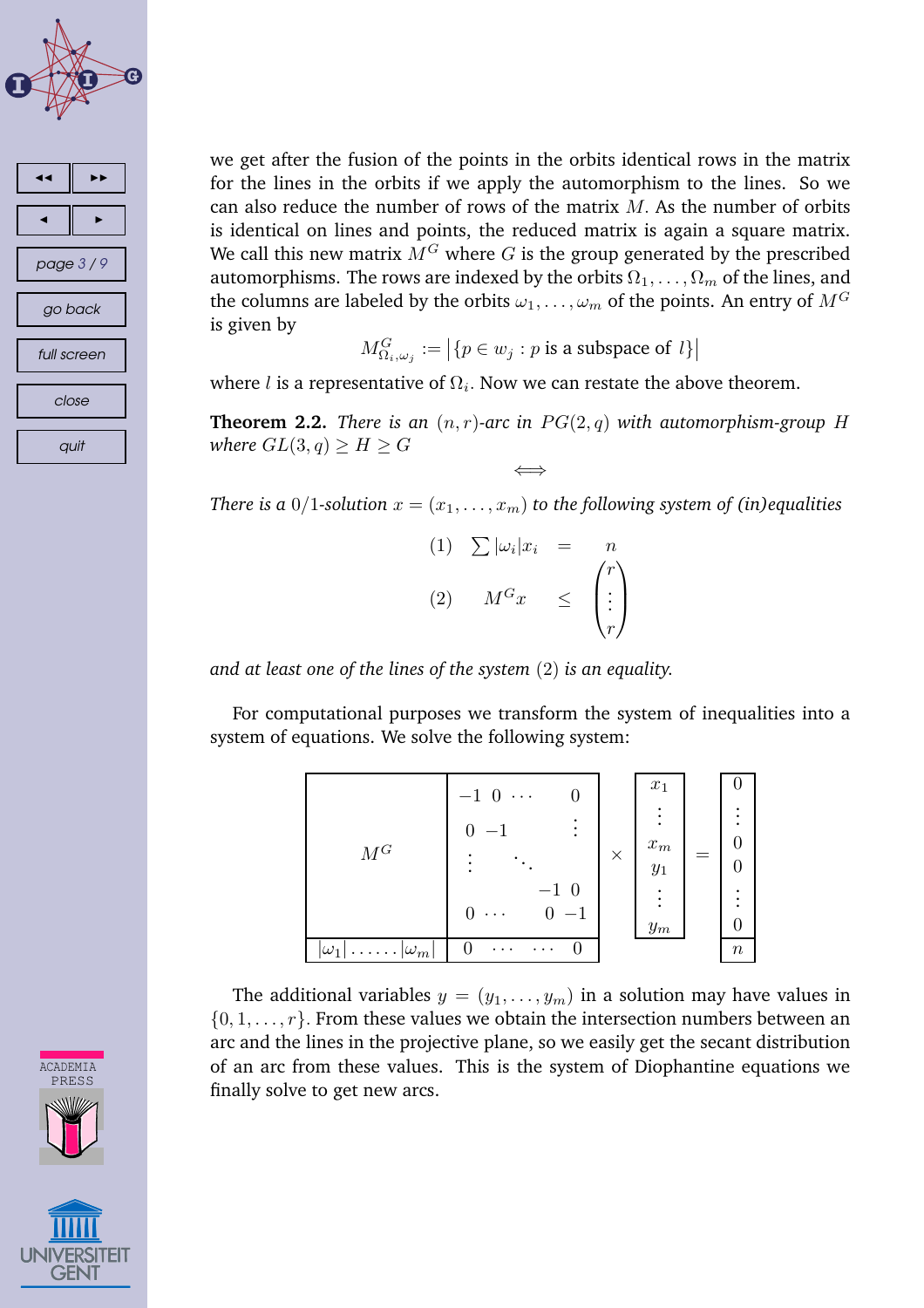



## **3. Related Work**

It is well known [\[11\]](#page-7-0) that there is an equivalence between the existence of a projective linear [n, 3]-code over  $GF(q)$  with minimum distance d and the existence of an  $(n, n - d)$ -arc over  $PG(2, q)$ . This equivalence comes from the fact that both problems can be formulated using the incidence matrix between subspaces of  $GF(q)^3$ . Previously, we applied the same method successfully in the construction of linear codes [\[3,](#page-7-0) [4\]](#page-7-0) .

The construction of discrete objects using incidence preserving group actions [\[13\]](#page-8-0) is a general approach that works in many other cases like designs [\[2,](#page-7-0) [14\]](#page-8-0),  $q$ -analogs of designs [\[6\]](#page-7-0), parallelisms in projective geometries [\[5\]](#page-7-0).

## **4. Two Examples**

### **4.1. Construction of a**  $(32, 4)$ -arc in  $PG(2, 11)$

We will show in the case of a  $(32, 4)$ -arc in  $GF(11)$  how our method works. Without prescribing automorphisms the size of the incidence matrix is  $133 \times$ 133. We reduce the size by prescribing a randomly chosen cyclic subgroup  $G \leq$  $GL(3, 11)$ . We started with the generator

$$
g := \begin{pmatrix} 50 & 5 \\ 96 & 2 \\ 3 & 4 & 10 \end{pmatrix}
$$

over  $GF(11) = \mathbb{Z}_{11}$ . The next step is the computation of the orbits. For example the lexicographically first orbit of the column labeling 1-dimensional subspaces is

$$
\omega_1 = G(\langle 0, 0, 1 \rangle) = \left\{ \begin{aligned} \langle 0, 0, 1 \rangle, \langle 1, 7, 2 \rangle, \\ \langle 1, 0, 10 \rangle, \langle 0, 1, 10 \rangle, \\ \langle 1, 8, 10 \rangle \end{aligned} \right\}.
$$

Altogether there are 29 orbits which is a reduction of a factor of about 5 in rows and columns. The orbits in the rows which are orbits of lines are labeled by the 1-dimensional orthogonal spaces. The first orbit is

$$
\Omega_1 = G(\langle 0, 0, 1 \rangle^{\perp}) = \begin{cases} \langle 0, 0, 1 \rangle^{\perp}, \langle 1, 5, 7 \rangle^{\perp}, \\ \langle 1, 5, 6 \rangle^{\perp}, \langle 1, 5, 10 \rangle^{\perp}, \\ \langle 1, 5, 9 \rangle^{\perp} \end{cases}.
$$

To compute the reduced incidence matrix we take one representative of the lines, e.g.  $\langle 1, 5, 10 \rangle^{\perp}$  and compute the number of entries in the orbits of the

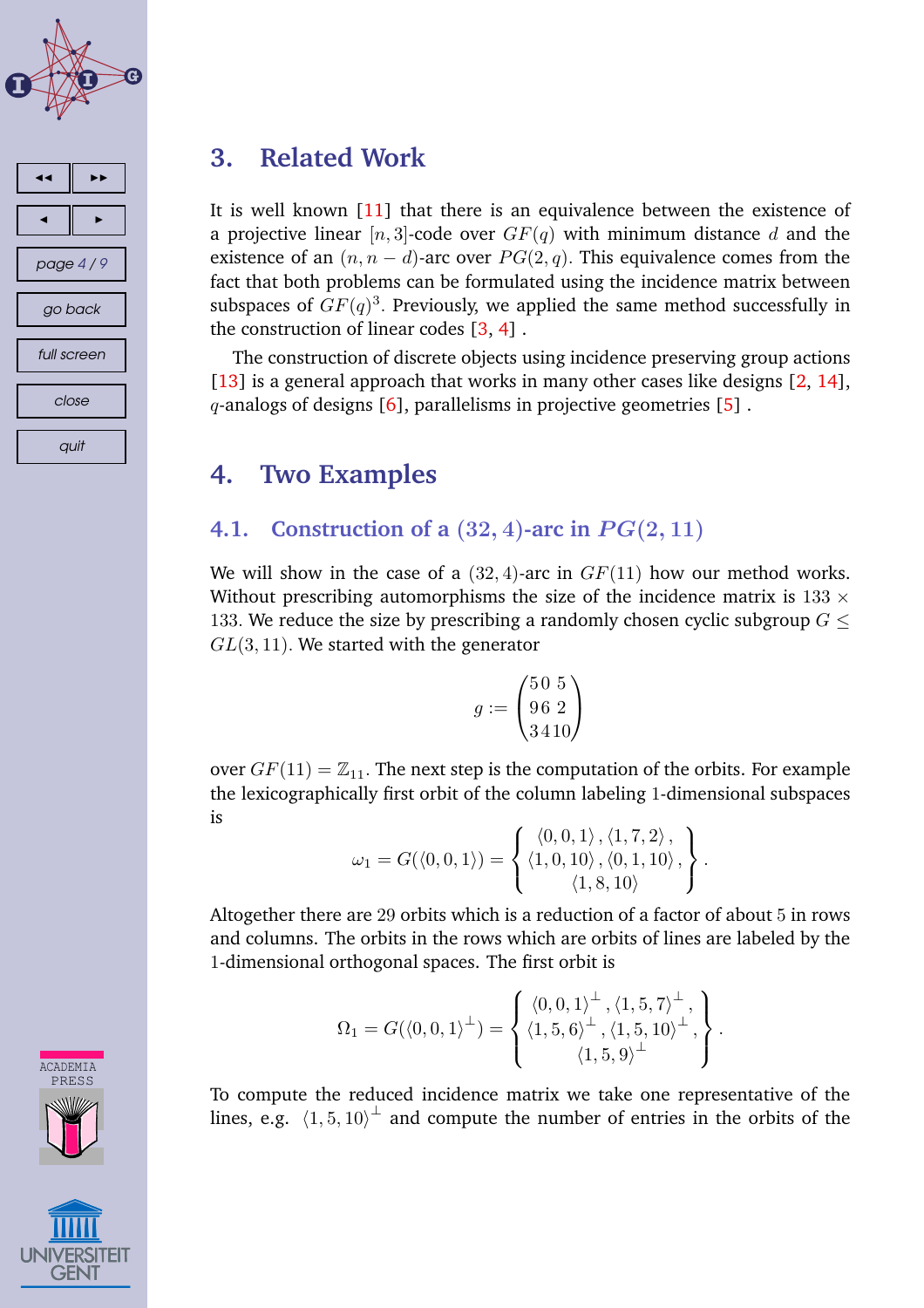



lines which are orthogonal, i.e. which are collinear. In the example there are no orthogonal pairs, which says  $M_{\Omega_1,\omega_1}^G=0.$  The complete matrix is given below:

M<sup>G</sup> = 01000100000011111000011010101 12211100001100101000000000000 00011010011011002000000012000 02000010011011000210000000110 10000111111111110000000000000 01010000000220010011110001000 00110200020010000010101010010 10011010001010100000021000020 10101000200020001100101000100 00101100000011110101000101010 10100010001010100012000020100 00000100101100012011000000120 00001000020100201101110000100 01100001000000001101111011010 00110020000000121110101000000 20010100000002001111110000000 11000010110100001010011110000 21001000010000020000100011110 00050001000000000000000100500 10000100001100100110002002100 01001220100000000001110001100 00200000111001010010020001100 00101010000202000000101010110 01011000111001010002002000000 01010000200001200010100011010 10110010110100000101000001011 00000000005000000000500100001 00005001000000000050000000001 00011100101100010200010020000 

Together with the sizes of the point orbits

$$
w=(|\omega_1|,\ldots,|\omega_{29}|)=
$$

 $(55555515555555555555551)$ 



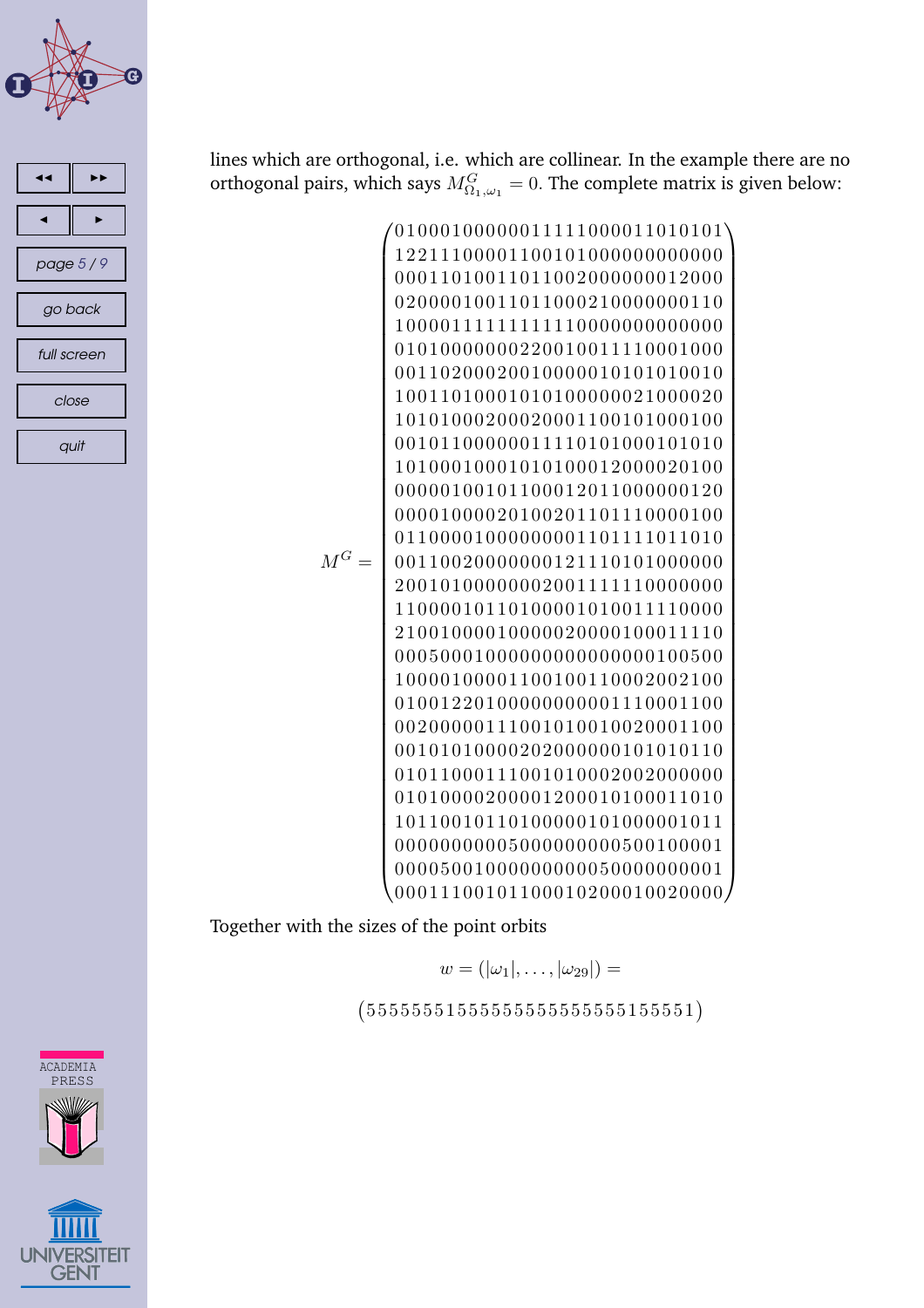



we can state the system of equations

$$
(1) \quad wx = 32
$$

$$
(2) \quad M^G x \le \begin{pmatrix} 4\\ \vdots\\ 4 \end{pmatrix}
$$

which we solved within seconds using the LLL-Algorithm and got the solution

### $x = (11000101000010000001000000011)$

which also has the requested property of reaching the bound 4 for some 4-set of points. From this solution we can read off the orbits whose union gives the arc. As  $x_1 = 1$  we know for example that  $\omega_1$  is part of the arc, altogether we get the arc

|  |  |  |  |  |  |  |  |  |  | $\omega_1 \cup \omega_2 \cup \omega_6 \cup \omega_8 \cup \omega_{13} \cup \omega_{20} \cup \omega_{28} \cup \omega_{29} = 0$ |  |  |  |  |                                                                                                                                                                  |  |
|--|--|--|--|--|--|--|--|--|--|------------------------------------------------------------------------------------------------------------------------------|--|--|--|--|------------------------------------------------------------------------------------------------------------------------------------------------------------------|--|
|  |  |  |  |  |  |  |  |  |  |                                                                                                                              |  |  |  |  |                                                                                                                                                                  |  |
|  |  |  |  |  |  |  |  |  |  |                                                                                                                              |  |  |  |  | $\begin{bmatrix} 0 & 1 & 0 & 7 & 8 & 1 & 0 & 6 & 9 & 9 & 5 & 7 & 8 & 9 & 10 & 10 & 1 & 1 & 3 & 4 & 10 & 2 & 4 & 4 & 7 & 8 & 1 & 0 & 2 & 3 & 3 & 2 \end{bmatrix}$ |  |
|  |  |  |  |  |  |  |  |  |  |                                                                                                                              |  |  |  |  | $1\; 10\; 10\; 2\; 10\; 5\; 3\; 10\; 0\; 7\; 2\; 5\; 8\; 6\; 0\; 2\; 0\; 7\; 8\; 2\; 7\; 8\; 3\; 7\; 6\; 3\; 9\; 8\; 6\; 6\; 10\; 0$                             |  |

where each column is the generator of one point of the arc. The first 5 columns are the 5 points in the first orbit. To get the secant distribution we have to study the second part of the solution:

```
y = (4411444444344414042412401324121)
```
together with the size of the line orbits

 $(5555555555555555551555555115).$ 

Now we can see from  $y_1 = 4$  that the 5 lines in the first orbit are incident with 4 points. On the other hand we get from  $y_{15} = 0$  that the 5 lines in orbit number 15 do not intersect with the points from the arc. Altogether we get for the  $i-$ secant numbers  $\tau_i,$  where  $\tau_i$  is the number of lines meeting the arc in exactly i points:

$$
\tau = (\tau_0, \ldots, \tau_4) = (10, 22, 16, 10, 75).
$$

### **4.2. Construction of the first double blocking set with** 38 **points**  $i$ **n**  $PG(2, 13)$

Using the above method with the prescribed group

$$
G = \left\langle \begin{pmatrix} 0 & 0 & 1 \\ 1 & 0 & 0 \\ 0 & 1 & 0 \end{pmatrix}, \begin{pmatrix} 1 & 0 & 0 \\ 0 & 1 & 0 \\ 0 & 0 & -1 \end{pmatrix} \right\rangle
$$

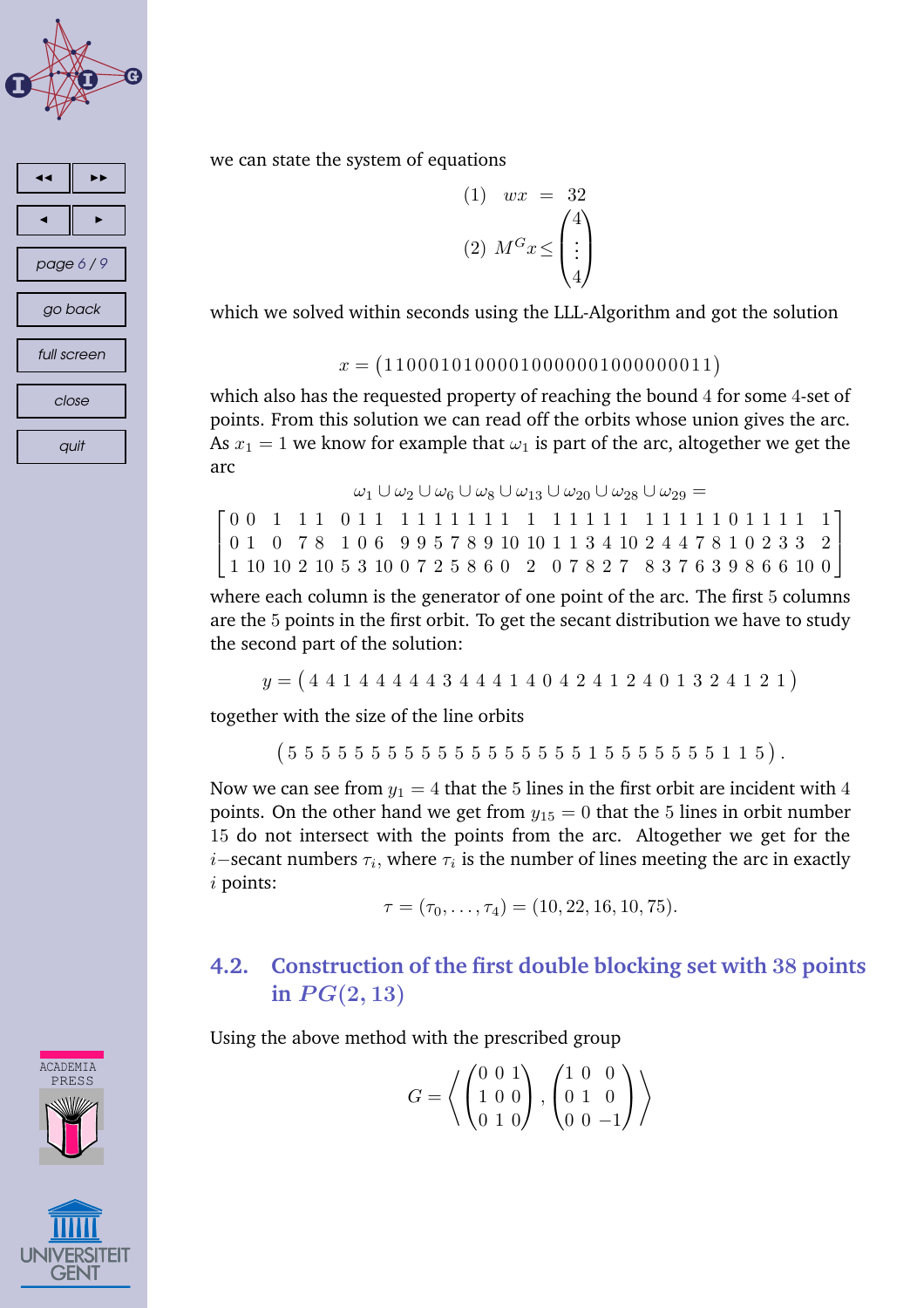



we found a (145, 12)-arc. The complement of this arc is a double blocking set with 38 points, which is given below (one generator of a point per column):

```
\sqrt{ }\overline{1}1 1 1 1 1 1 1 1 1 1 1 1 1 1 1 1 1 1 1
1 1 12 12 2 2 4 4 5 5 8 8 9 9 11 11 3 3 10
1 12 1 12 3 10 5 8 6 7 6 7 5 8 3 10 4 9 4
                       1 1 1 1 1 1 1 1 1 1 1 1 1 0 0 1 1 1 1

                       10 3 3 5 5 6 6 7 7 8 8 10 10 1 1 0 0 3 10

                      9 5 8 2 11 4 9 4 9 2 11 5 8 3 10 4 9 0 0
```
This is the first example of a double blocking set in  $PG(2, p)$  of size n with  $n < 3p$  and p prime.

## **5. Results**

Using the above method we improved lower bounds on the values  $m_r(2, q)$ . Tables with upper bounds on  $q$  up to 13 can be found in  $[1, 8, 12]$  $[1, 8, 12]$  $[1, 8, 12]$  $[1, 8, 12]$  $[1, 8, 12]$ . Tables for  $q = 17$  can be found in [\[7,](#page-7-0) [9,](#page-7-0) [10\]](#page-7-0). The following table contains the sizes of the arcs we constructed with our method. With an upper index  $^+$  we denote if the entry is the exact value for  $m_r(2, q)$ . The lower index  $*$  denotes an improvement against the published tables. In the cases  $q = 16, 19$  we found no published tables.

| $_r\backslash\real^q$ | 11       | 13       | 16        | 17        | 19        |
|-----------------------|----------|----------|-----------|-----------|-----------|
| $\overline{2}$        | $12^{+}$ | $14^{+}$ | $18^{+}$  | $18^{+}$  | $20^{+}$  |
| 3                     | 21       | 23       | 28        | $28_{*}$  | 31        |
| $\overline{4}$        | $32_*$   | $38*$    | $52^{+}$  | $48_{*}$  | 52        |
| $\overline{5}$        | 43       | $49_*$   | 65        | $61_*$    | 68        |
| 6                     | $56^{+}$ | $64_{*}$ | 78        | $78*$     | 86        |
| $\overline{7}$        | $67^+$   | $79+$    | 93        | $94_{*}$  | 105       |
| 8                     | 77       | $92^+$   | $120^{+}$ | $114_{*}$ | 124       |
| 9                     | 89       | $105+$   | 128       | $137+$    | 147       |
| 10                    | 100      | $118_*$  | 142       | $154^{+}$ | $172^{+}$ |
| 11                    |          | $132_*$  | 159       | $166_*$   | $191^{+}$ |
| 12                    |          | $145*$   | 180       |           | 204       |
| 13                    |          |          | 195       | $204_{*}$ | 225       |
| 14                    |          |          | 210       | 219       | 242       |
| 15                    |          |          | 231       | 239       | 262       |
| 16                    |          |          |           | 256       | 285       |
| 17                    |          |          |           |           | 304       |
| 18                    |          |          |           |           | 324       |



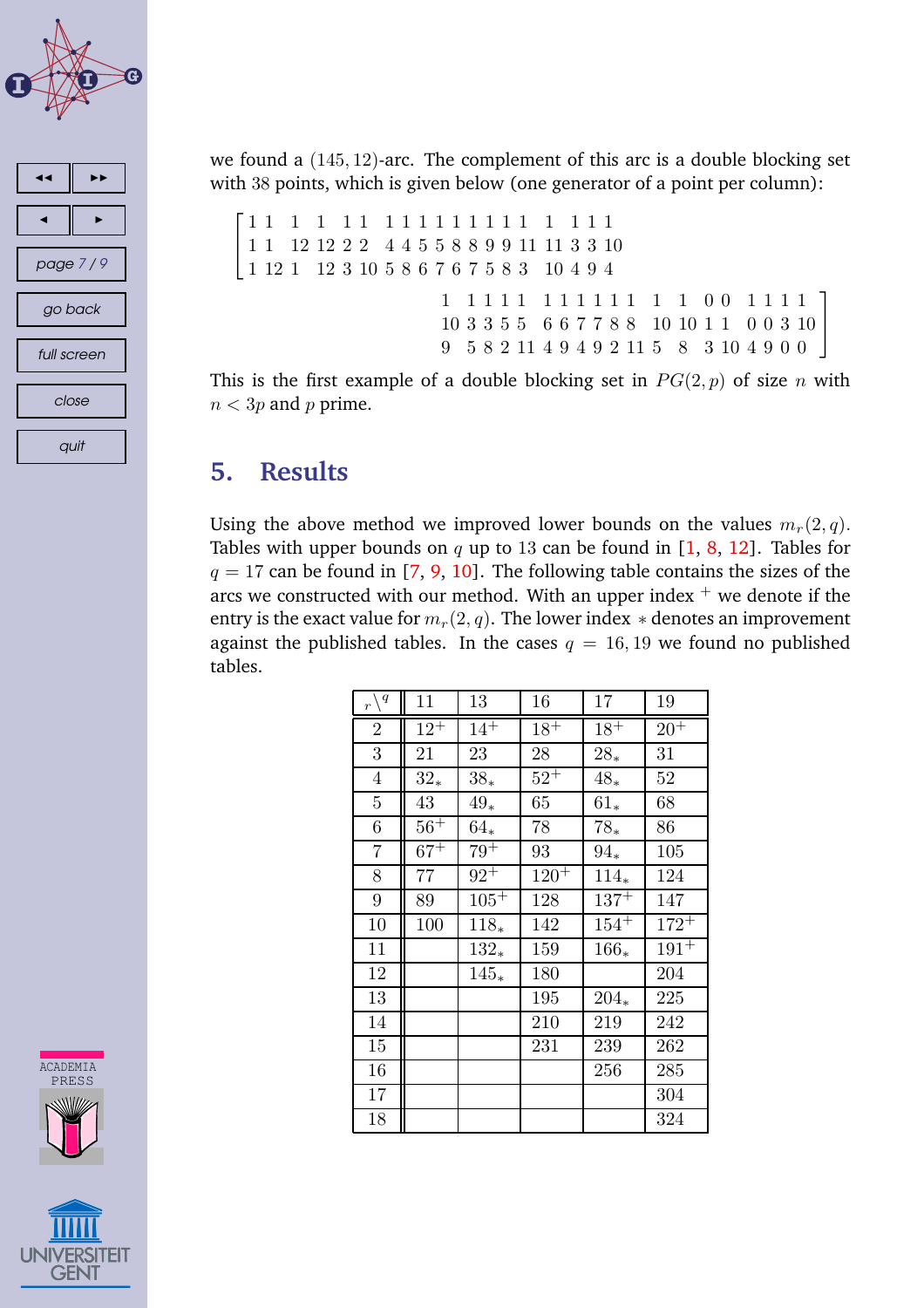<span id="page-7-0"></span>

| ◀           |            |  |  |  |  |  |  |
|-------------|------------|--|--|--|--|--|--|
|             |            |  |  |  |  |  |  |
|             | page 8 / 9 |  |  |  |  |  |  |
| go back     |            |  |  |  |  |  |  |
| full screen |            |  |  |  |  |  |  |
| close       |            |  |  |  |  |  |  |
|             | quit       |  |  |  |  |  |  |

*Acknowledgement.* The authors thank S. Ball for valuable comments and fruitful discussions. We also thank R. N. Daskalov and M. E. J. Contreras, who made available copies of their papers.

### **References**

- [1] **S. Ball**, Multiple blocking sets and arcs in finite planes, *J. Lond. Math. Soc.* **54** (1996), 581–593.
- [2] **A. Betten**, **A. Kerber**, **A. Kohnert**, **R. Laue** and **A. Wassermann**, The discovery of simple 7-designs with automorphism group PΓL(2, 32), *Lect. Notes Comput. Sci.* **948** (1995), 131–145.
- [3] **M. Braun**, Construction of linear codes with large minimum distance, *IEEE Transactions on Information Theory* **50** (2004).
- [4] **M. Braun**, **A. Kohnert** and **A. Wassermann**, Optimal linear codes from matrix groups, Submitted.
- [5] **M. Braun** and **J. Sarmiento**, Parallelisms in projective geometries with a prescribed group of automorphisms, Submitted.
- [6] **M. Braun**, **A. Kerber** and **R. Laue**, Systematic construction of q-analogs of designs, *Des. Codes Cryptogr.* **34** (2005), 51–66.
- [7] **R. Daskalov**, On the existence and the nonexistence of some  $(k, r)$ -arcs in PG(2, 17), in: *Proceedings of Ninth International Workshop on Algebraic and Combinatorial Coding Theory*, Kranevo, Bulgaria, June 19–25 2004 (2004), 95–100.
- [8] **R. Daskalov** and **M. E. J. Contreras**, New (k, r)-arcs in the projective plane of order thirteen, *J. Geom.* **80** (2004), 10–22.
- [9] **R. Daskalov** and **E. Metodieva**, New  $(k, r)$ -arcs in  $PG(2, 17)$  and the related optimal linear codes, *Mathematica Balkanica, New Series* **18** (2004), 121–127.
- $[10]$  \_\_\_\_, New  $(k, r)$ -arcs in  $PG(2, 17)$ , in: *Proceedings of Ninth International Workshop on Algebraic and Combinatorial Coding Theory*, Kranevo, Bulgaria, June 19–25 2004 (2004), 107–112.
- [11] **J. W. P. Hirschfeld**, *Projective Geometries over Finite Fields*, Oxford University Press, 1998.